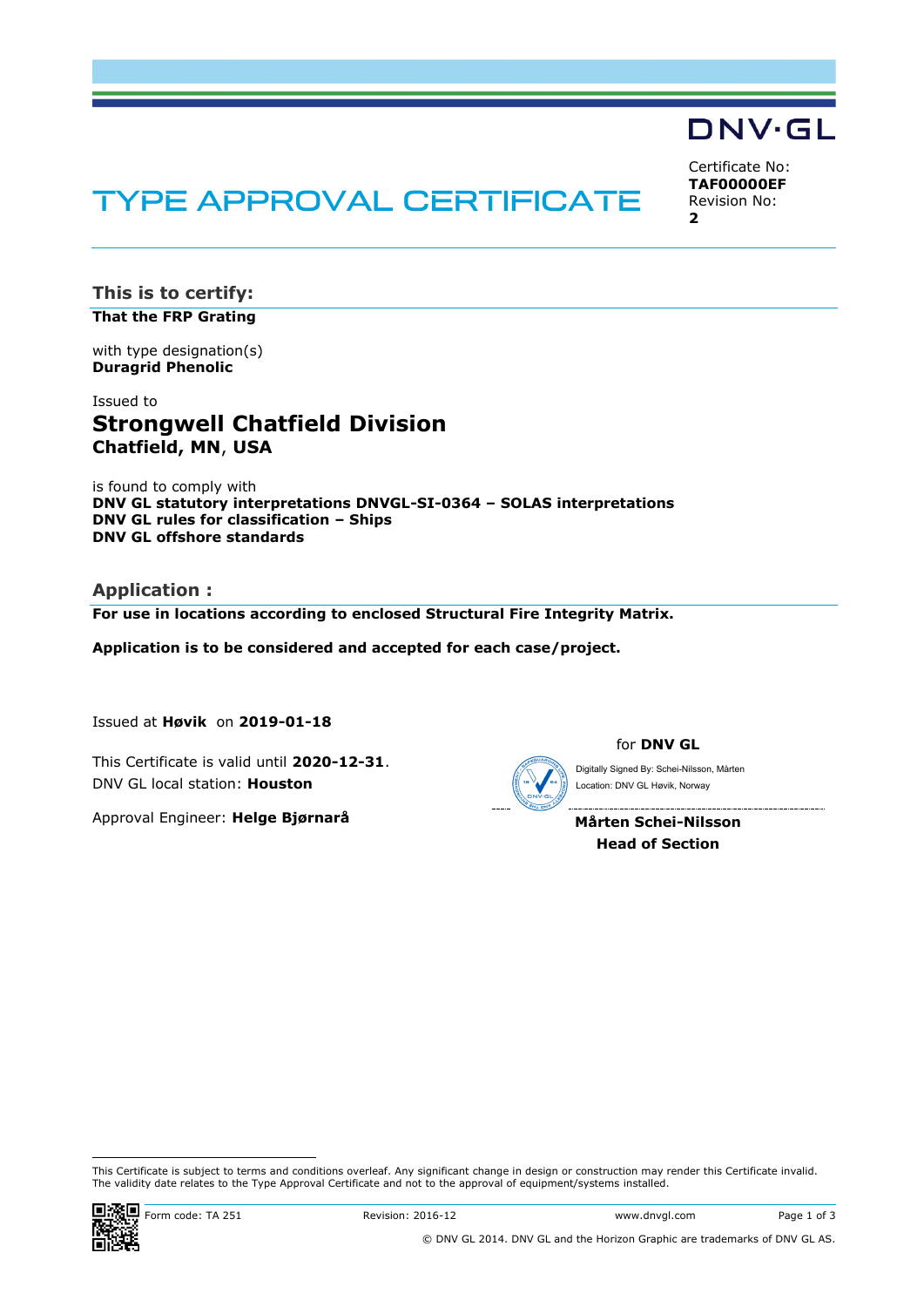Job Id: **262.1-004139-7** Certificate No: **TAF00000EF** Revision No: **2**

## **Product description**

Duragrid Phenolic,

38 mm to 45 mm fibre reinforced pultruded gratings, with maximum allowable free span of 1120 mm and maximum bearing bar spacing of 38 mm on centre.

Structural Fire Integrity Level: L2 (may be used where fire integrity L2, L3 and L0 are acceptable)

## **Application/Limitation**

The FRP grating is only evaluated in accordance with fire technical requirements. Other requirements such as strength etc. has to be evaluated in each case.

The FRP grating is for use in locations according to the below Structural Fire Integrity Matrix.

#### Structural Fire Integrity Matrix (ASTM F3059-15)

| Location                                                                        | Service                                                                                                                                                                                                             |                         |  |
|---------------------------------------------------------------------------------|---------------------------------------------------------------------------------------------------------------------------------------------------------------------------------------------------------------------|-------------------------|--|
| <b>Machinery Spaces</b>                                                         | Walkways or areas which may be used for escape, or access for<br>firefighting, emergency operation or rescue                                                                                                        |                         |  |
|                                                                                 | Personnel walkways, catwalks, ladders, platforms or access areas other<br>than those described above                                                                                                                | L <sub>3</sub>          |  |
| Cargo Pump Rooms                                                                | All personnel walkways, catwalks, ladders, platforms or access areas                                                                                                                                                | L1                      |  |
| Cargo Holds                                                                     | Walkways or areas which may be used for escape, or access for<br>firefighting, emergency operation or rescue                                                                                                        | L1                      |  |
|                                                                                 | Personnel walkways, catwalks, ladders, platforms or access areas other<br>than those described above                                                                                                                | L <sub>0</sub>          |  |
| Cargo Tanks                                                                     | All personnel walkways, catwalks, ladders, platforms or access areas                                                                                                                                                | LO <sub>B</sub>         |  |
| <b>Fuel Oil Tanks</b>                                                           | All personnel walkways, catwalks, ladders, platforms or access areas                                                                                                                                                | L <sub>0</sub>          |  |
| <b>Ballast Water Tanks</b>                                                      | All personnel walkways, catwalks, ladders, platforms or access areas                                                                                                                                                | L <sub>0</sub>          |  |
| Cofferdams, void spaces,<br>double bottoms, pipe<br>tunnels, etc.               | All personnel walkways, catwalks, ladders, platforms or access areas                                                                                                                                                | L <sub>0</sub>          |  |
| Accommodation, service,<br>and control spaces                                   | All personnel walkways, catwalks, ladders, platforms or access areas                                                                                                                                                | <b>Not</b><br>permitted |  |
| Lifeboat embarkation or<br>temporary safe refuge<br>stations in open deck areas | All personnel walkways, catwalks, ladders, platforms or access areas                                                                                                                                                | L <sub>2</sub>          |  |
| Open Decks or semi-<br>enclosed areas                                           | Operational areas and access routes for deck foam firefighting systems on<br>tank vessels                                                                                                                           | L2                      |  |
|                                                                                 | Walkways and areas that may be used for escape, or access for firefighting<br>systems and AFFF hose reels, emergency operation, or rescue on MODUs<br>and production platforms including safe access to tanker bows | L2c                     |  |
|                                                                                 | Walkways or areas that may be used for escape or access for firefighting,<br>emergency operation or rescue other than those used above                                                                              | L <sub>3</sub>          |  |
|                                                                                 | Personnel walkways, catwalks, ladders, platforms or access areas other<br>than those described above                                                                                                                | L3                      |  |
|                                                                                 | Gangway for safe access to bow on tankers according to IMO MSC.62(67)                                                                                                                                               | L2 <sub>D</sub>         |  |

Footnote:

A. If machinery space does not contain any internal combustion machinery, other oil burning, oil heating or oil pumping units, fuel oil filling stations, or other potential hydrocarbon fire sources and has mot more than 2.5 kg/m2 of combustible storage, gratings of L3 integrity may be used in lieu of L1.

B. Gratings that are electrically conductive shall be required. Acceptance criteria for resistance per unit length and to earth is: < 0.1 M Ω to earth. Test standard ASTM D257-91, ref. DNV GL–CP-0070 "Fibre reinforced thermosetting plastic piping systems - Non-metallic materials

C. Tested with furnace temperature curve according to ASTM E119 (i.e. not tested for Hydrocarbon or Jet fire exposure).

D. Also tested according to IMO 2010 FTP Code Part 5 and 2.